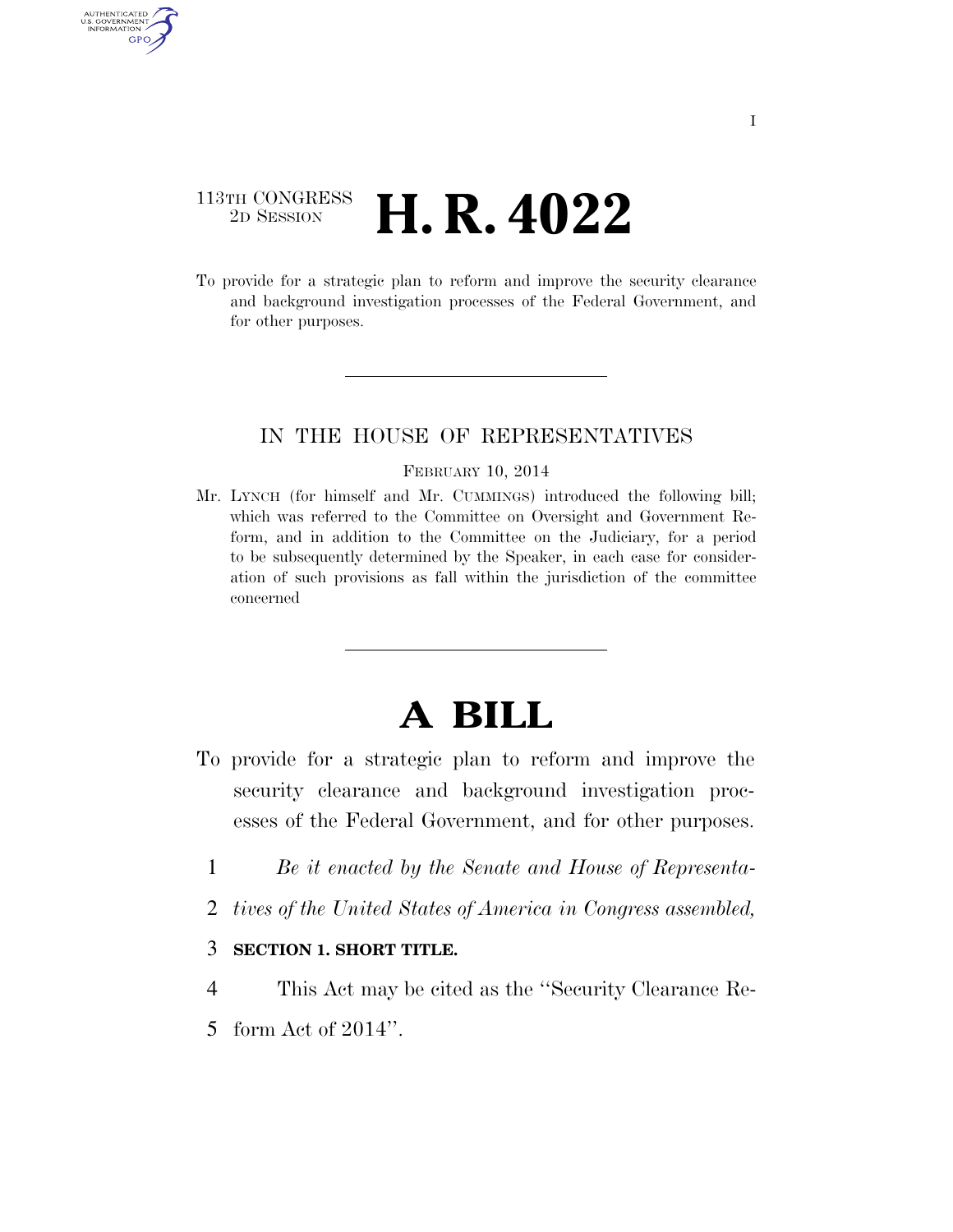#### **SEC. 2. SECURITY CLEARANCE PROCESS REFORM PLAN.**

 (a) PLAN.—Not later than 6 months after the date of enactment of this Act, the President shall submit a strategic plan to the appropriate congressional committees to improve security clearance and background investiga-tion activities carried out by the Federal Government.

 (b) CONTENTS OF PLAN.—The plan submitted under subsection (a) shall—

 (1) develop and establish a continuous evalua-10 tion or monitoring system that shall—

 (A) on a continual basis, access Federal, State, and local government and commercially available information, including financial credit history, currency transactions, court records, traffic violations, arrest records, terrorist and criminal watch lists, foreign travel, and online social media;

 (B) provide real-time updates or notifica- tions with respect to information relevant to ad- judication guidelines concerning whether a cleared individual is eligible for such individ-ual's security clearance; and

 (C) reduce or eliminate the scope or sched- ule of any periodic reinvestigation of a cleared individual;

(2) ensure that—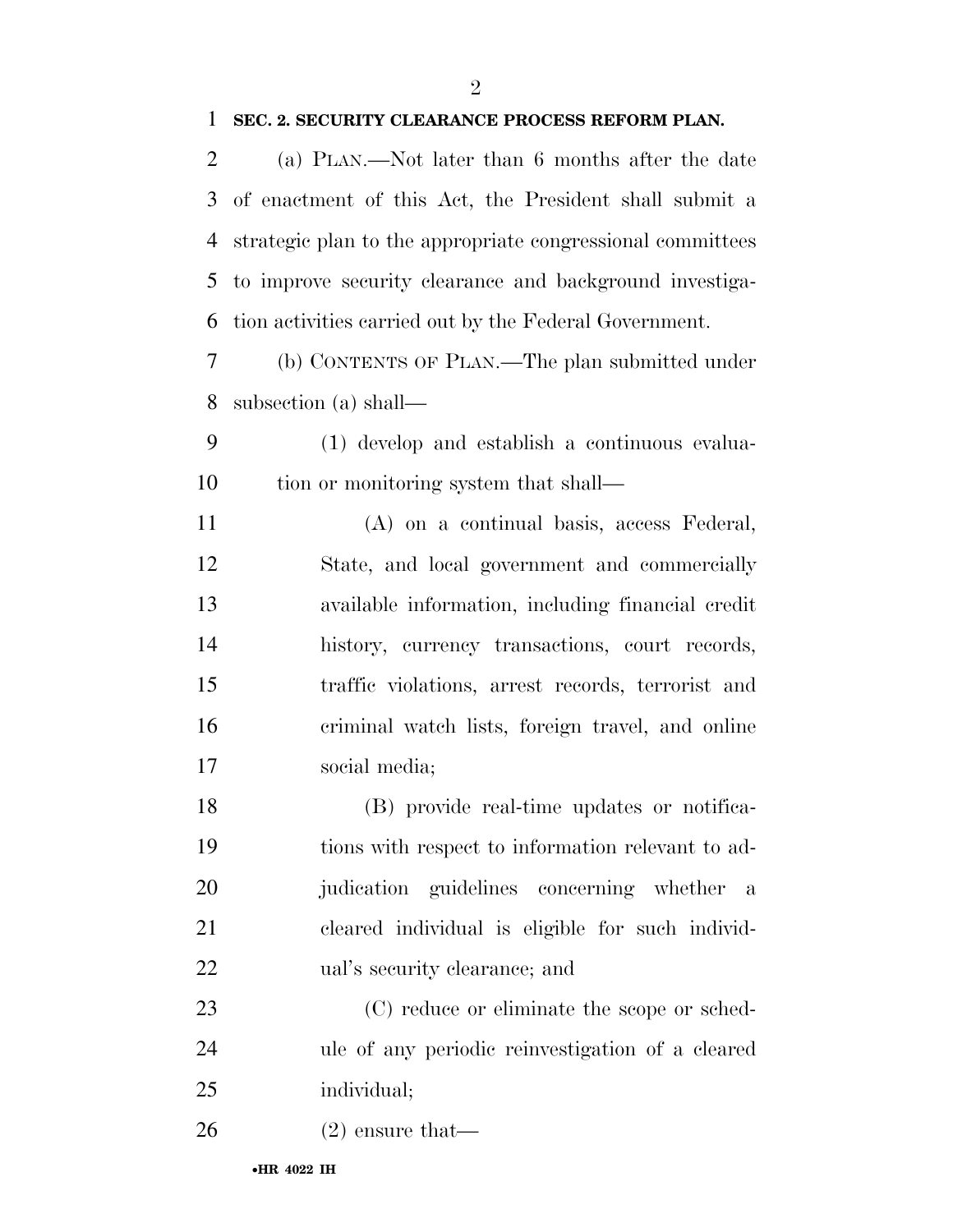| $\mathbf{1}$   | (A) the background of each cleared indi-               |
|----------------|--------------------------------------------------------|
| $\overline{2}$ | vidual is monitored on a continual basis; and          |
| 3              | (B) any covered individual who is not a                |
| $\overline{4}$ | cleared individual is not subject to continuous        |
| 5              | evaluation or monitoring;                              |
| 6              | (3) ensure the effective, efficient, and timely        |
| 7              | completion of background investigations relating to a  |
| 8              | covered individual's eligibility for a security clear- |
| 9              | ance;                                                  |
| 10             | (4) improve procedures to require information          |
| 11             | sharing between agencies concerning—                   |
| 12             | (A) potentially derogatory security infor-             |
| 13             | mation regarding a covered individual that may         |
| 14             | impact the eligibility of any such individual for      |
| 15             | a security clearance; and                              |
| 16             | (B) adjudications with respect to any cov-             |
| 17             | ered individual;                                       |
| 18             | (5) enhance cooperation and information shar-          |
| 19             | ing between any State or local law enforcement         |
| 20             | agency and any agency;                                 |
| 21             | $(6)$ enhance methods for reducing or elimi-           |
| 22             | nating manual processes with respect to security       |
| 23             | clearance background investigations, and automating    |
| 24             | and integrating the elements of such investigations    |
| 25             | and adjudication processes, including—                 |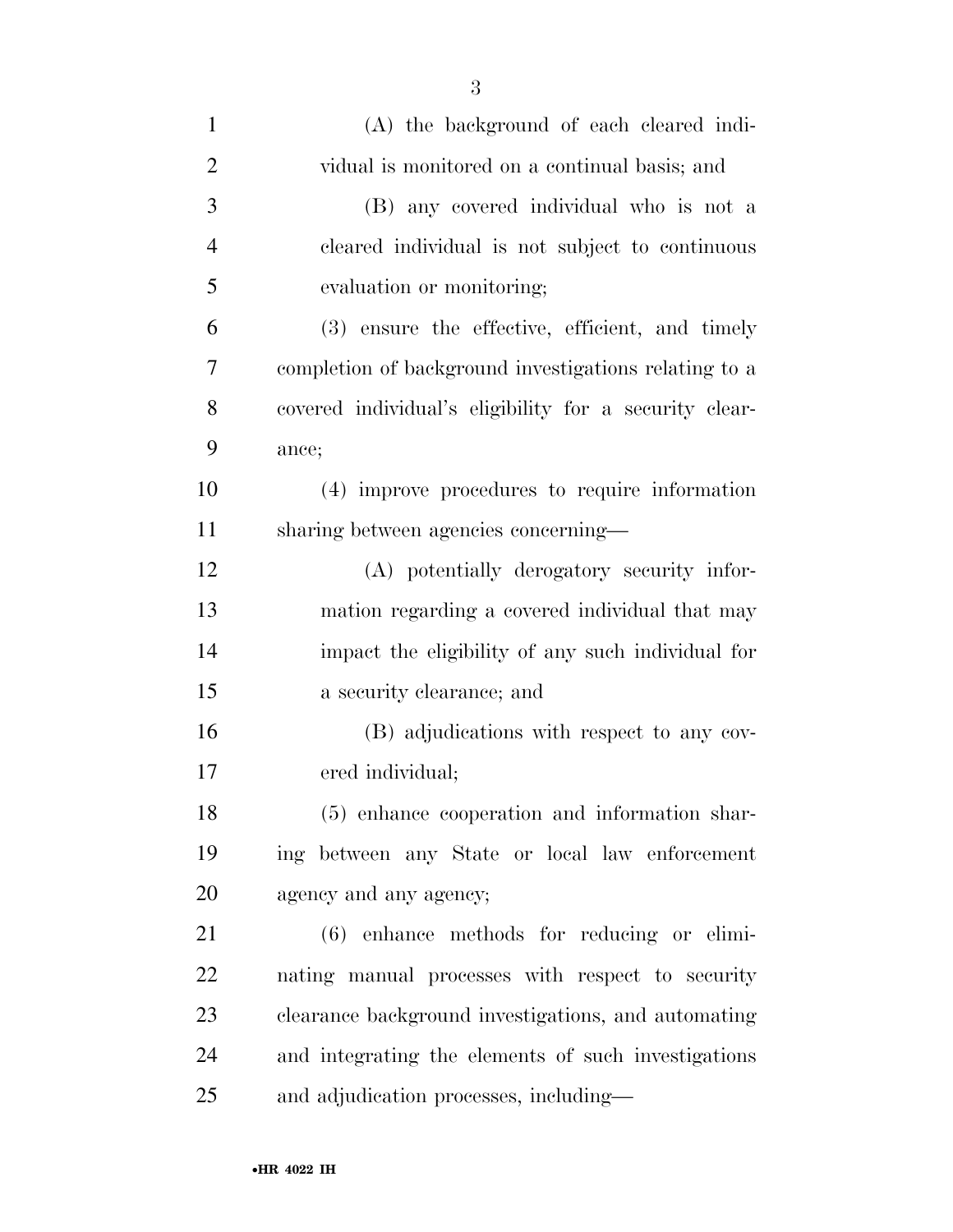| $\mathbf{1}$   | (A) the security clearance application proc-         |
|----------------|------------------------------------------------------|
| $\overline{2}$ | ess;                                                 |
| 3              | (B) field investigator reporting;                    |
| $\overline{4}$ | (C) investigation case management;                   |
| 5              | (D) the collection, analysis, storage, re-           |
| 6              | trieval, and transfer of data and records;           |
| 7              | (E) the submission of any background in-             |
| 8              | vestigation report to an agency for adjudication;    |
| 9              | and                                                  |
| 10             | (F) records management for security clear-           |
| 11             | ance adjudication determinations;                    |
| 12             | (7) reduce or eliminate the use of databases         |
| 13             | and information sources that cannot be accessed and  |
| 14             | processed electronically, or modify such databases   |
| 15             | and information sources to enable electronic access  |
| 16             | and processing;                                      |
| 17             | (8) increase the use of digitally processed fin-     |
| 18             | gerprints as a substitute for ink or paper prints to |
| 19             | reduce error rates and improve portability of data;  |
| 20             | (9) develop Federal Government-wide perform-         |
| 21             | ance measures, based on the Federal Investigative    |
| 22             | Standards (as promulgated by the Director and the    |
| 23             | Director of National Intelligence), to measure the   |
| 24             | quality of background investigations conducted by    |
| 25             | the Federal Government;                              |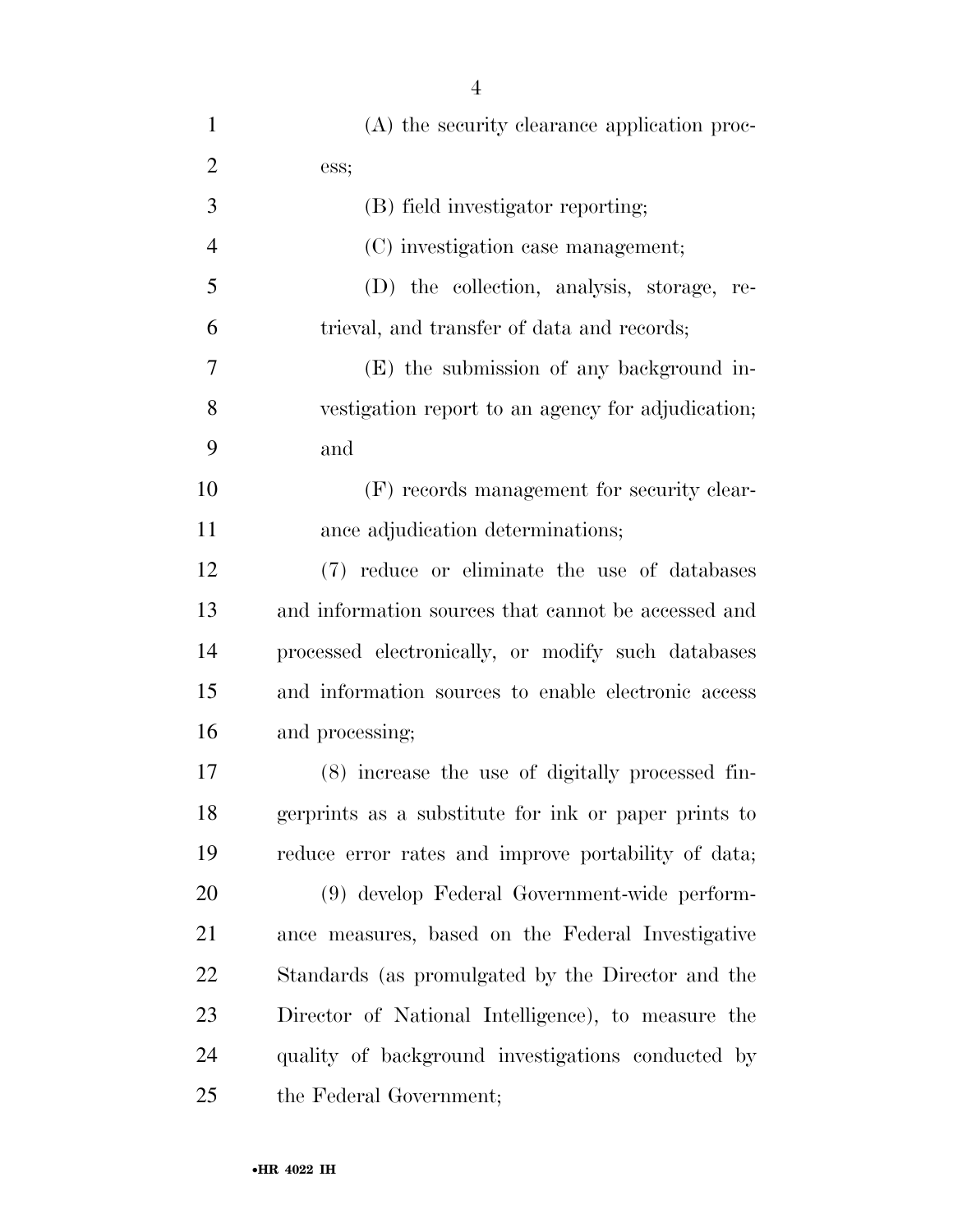| $\mathbf{1}$   | $(10)$ require that, with respect to any back-          |
|----------------|---------------------------------------------------------|
| $\overline{c}$ | ground investigation activities, a Federal employee     |
| 3              | conducts-                                               |
| $\overline{4}$ | (A) any final quality or integrity assurance            |
| 5              | review conducted by an agency of a background           |
| 6              | investigation;                                          |
| 7              | (B) any interview of a covered individual               |
| 8              | with respect to a background investigation; and         |
| 9              | (C) any background investigation of a cov-              |
| 10             | ered individual to determine the person's eligi-        |
| 11             | bility for a security clearance at the Top Secret       |
| 12             | level or higher;                                        |
| 13             | (11) develop procedures that ensure that any            |
| 14             | information collected pursuant to the plan with re-     |
| 15             | spect to a covered individual, including information    |
| 16             | collected from online social media, shall be verified   |
| 17             | for authenticity; and                                   |
| 18             | $(12)$ provide a detailed description of the esti-      |
| 19             | mated costs of implementing the plan.                   |
| 20             | (c) DELEGATION.—The President may select at least       |
| 21             | one agency to develop or implement the plan required    |
| 22             | under this section. In the preceding sentence, the term |
| 23             | "agency" means—                                         |
| 24             | $(1)$ any agency as that term is defined in sec-        |
| 25             | tion $6(1)$ , but does not include any military depart- |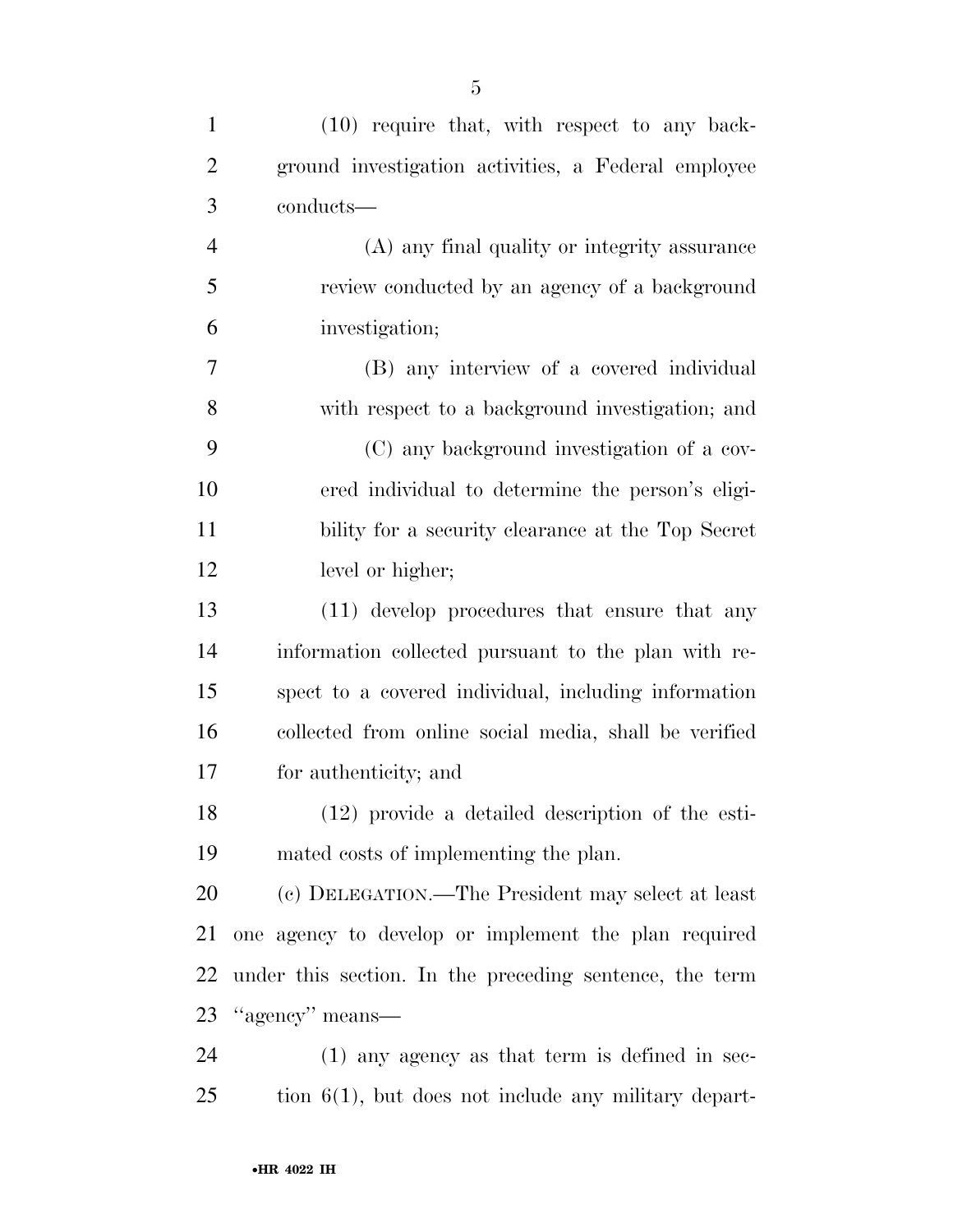| ment (as that term is defined in section 102 of title) |
|--------------------------------------------------------|
| 5, United States Code); or                             |

 (2) the Suitability and Security Clearance Per- formance Accountability Council (as established by Executive Order No. 13467).

 (d) LEVELS OF SCRUTINY.—The plan required under this section may require different levels of continuous eval- uation scrutiny with respect to Confidential, Secret, or Top Secret or higher security clearances.

 (e) USE OF PRE-EXISTING SYSTEMS OR DATA- BASES.—In carrying out the requirements of this section, the President may incorporate or enhance any systems or databases operated by the Federal Government, including the database established under section 3001(e) of Public Law 108–458.

 (f) IMPLEMENTATION.—The President shall fully im- plement the plan required under this section not later than 1 year after the date of submission of such plan to the appropriate congressional committees.

#### **SEC. 3. ORGANIZATIONAL CONFLICT OF INTEREST.**

 Beginning on the date of the enactment of this Act for contracts entered into after such date, the Director of the Office of Personnel Management may not award a contract for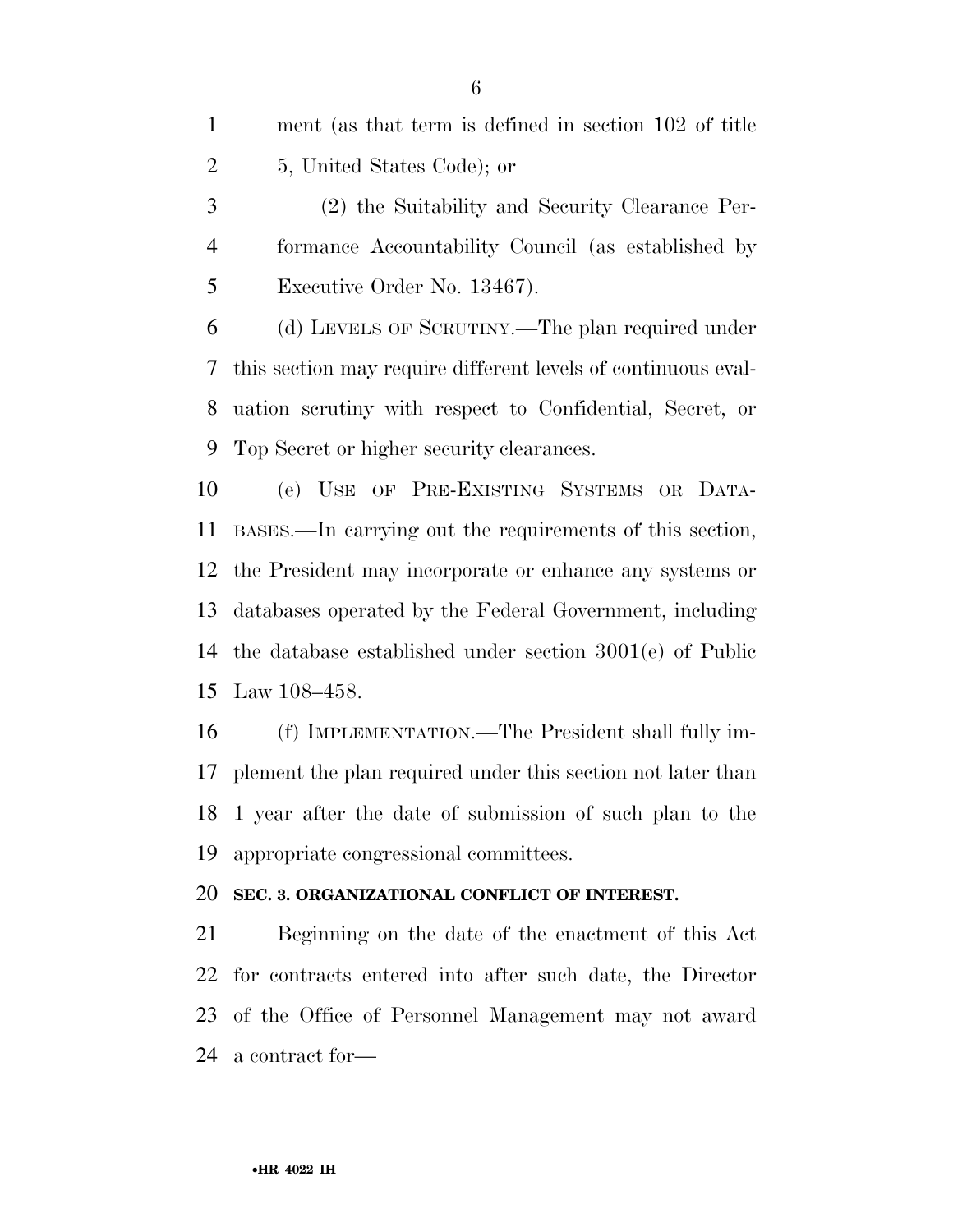(1) investigative support services to an entity if 2 that entity also has, at the time of award of the con- tract or at any time during the performance of the contract, another contract in effect with the Federal Government (or with another contractor of the Gov- ernment at any tier) to provide background inves-tigation fieldwork services; or

 (2) background investigation fieldwork services to an entity if that entity also has, at the time of award of the contract or at any time during the per- formance of the contract, another contract in effect with the Federal Government (or with another con- tractor of the Government at any tier) to provide in-vestigative support services.

#### **SEC. 4. STATE AND LOCAL COOPERATION.**

 (a) REPORT.—Not later than 90 days after the date of enactment of this Act and each year thereafter, the Di- rector shall submit a report to the appropriate congres- sional committees listing any State or local entity covered by the definition of ''criminal justice agency'' in section  $21 \quad 9101(a)(1)$  of title 5, United State Code, that has failed to cooperate with three or more requests of the Director 23 issued under section  $9101(b)(1)$  of such title.

(b) WITHHOLDING OF BYRNE-JAG FUNDS.—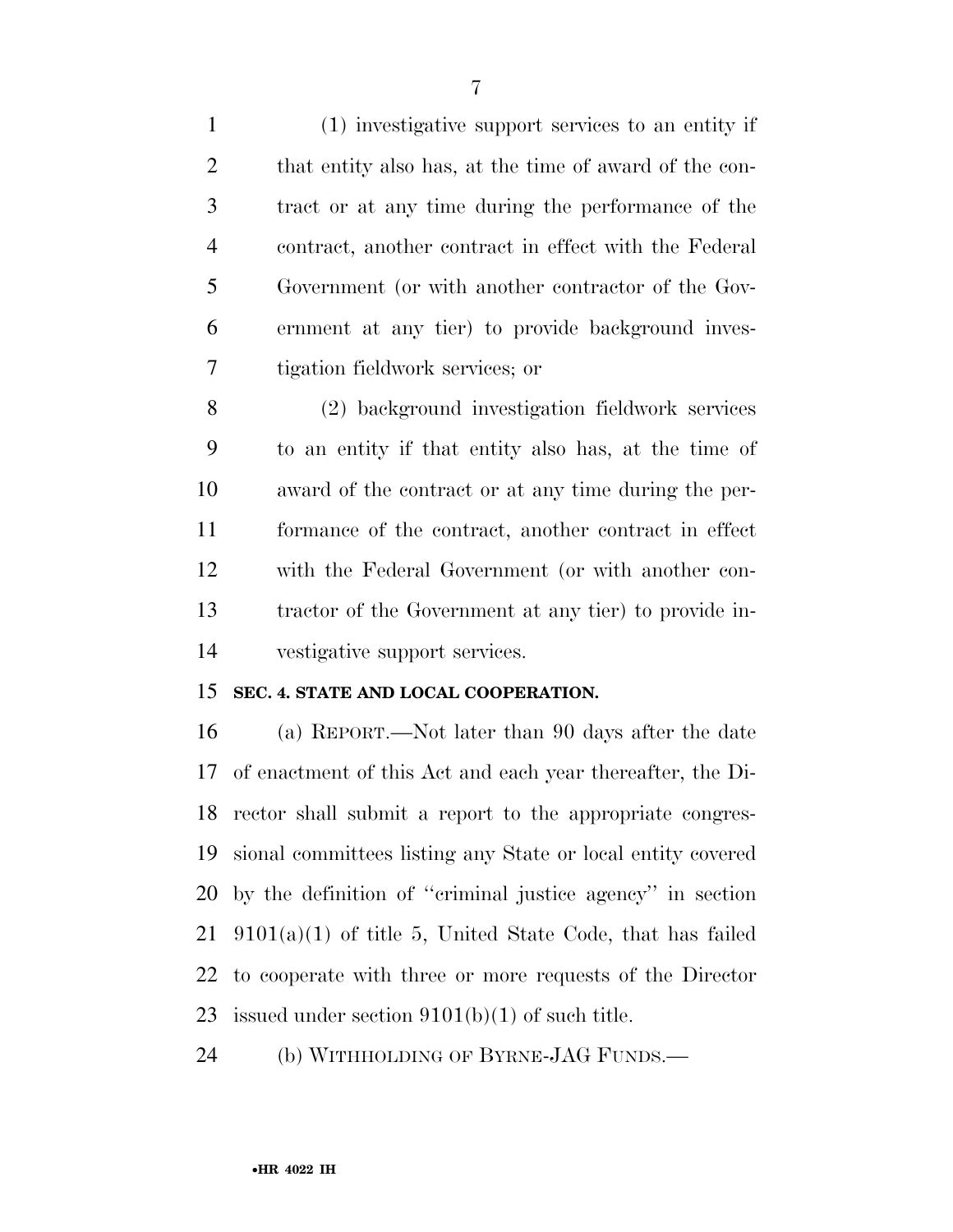(1) IN GENERAL.—For any fiscal year after fis- cal year 2015, a jurisdiction that fails, as deter- mined by the Director to substantially comply with criminal history record information requests shall not receive the percentage specified in paragraph (2) of the funds that would otherwise be allocated for the subsequent fiscal year to the jurisdiction under subpart 1 of part E of title I of the Omnibus Crime Control and Safe Streets Act of 1968 (42 U.S.C. 3750 et seq.). The Director shall provide the Attor- ney General with a list of any jurisdictions that failed to substantially comply with the criminal his- tory record information requests in the prior fiscal year and the Attorney General shall make the appro- priate amount of reductions. (2) APPLICABLE PERCENTAGES.—The applica- ble percentages are as follows: 18 (A) FIRST YEAR OF NONCOMPLIANCE. Except as provided in subparagraph (B), for each fiscal year that a jurisdiction fails to sub-stantially comply with criminal history record

10 percent.

 (B) SUBSEQUENT YEAR OF NONCOMPLI-ANCE.—For each succeeding consecutive fiscal

information requests, the percentage specified is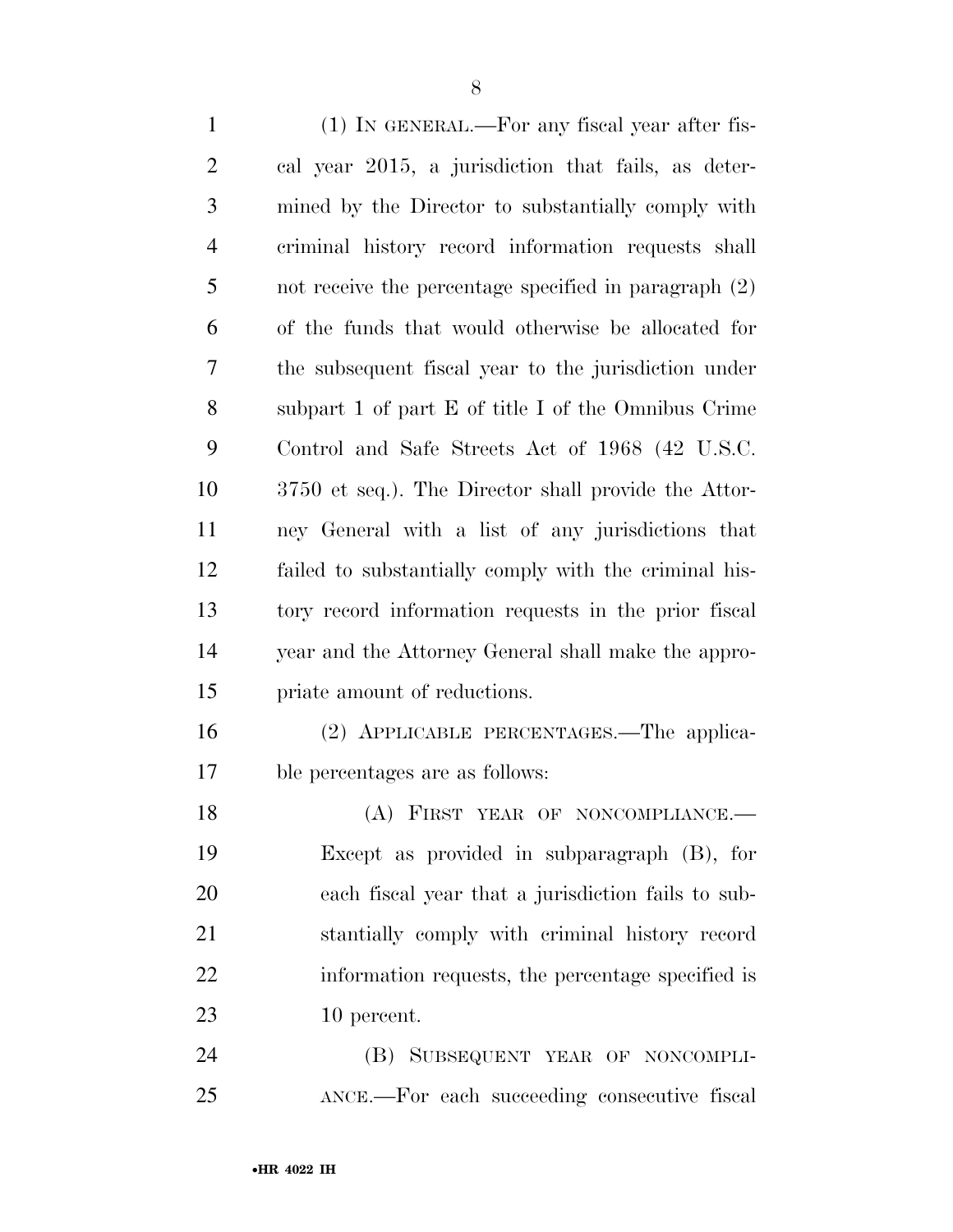year after a fiscal year referred to in subpara- graph (A) that a jurisdiction fails to substan- tially comply with criminal history record infor- mation requests, the percentage specified is 10 percent multiplied by the number of such con- secutive fiscal years that the jurisdiction has failed to substantially comply with criminal his- tory record information requests (not to exceed 100 percent).

 (3) REALLOCATION.—Amounts not allocated under a program referred to in this section to a ju- risdiction for failure to substantially comply with criminal history record information requests, shall be reallocated under that program to jurisdictions that have not failed to substantially comply with criminal history record information requests, or may be re- allocated to a jurisdiction from which they were withheld to be used solely for the purpose of com- plying with section 9101(b)(1) of title 5, United States Code.

 (4) NONCOMPLIANCE.—For purposes of this subsection, the term ''fails to substantially comply with criminal history record information requests'' means failure to comply with 3 or more requests re-25 ceived during a fiscal year under section  $9101(b)(1)$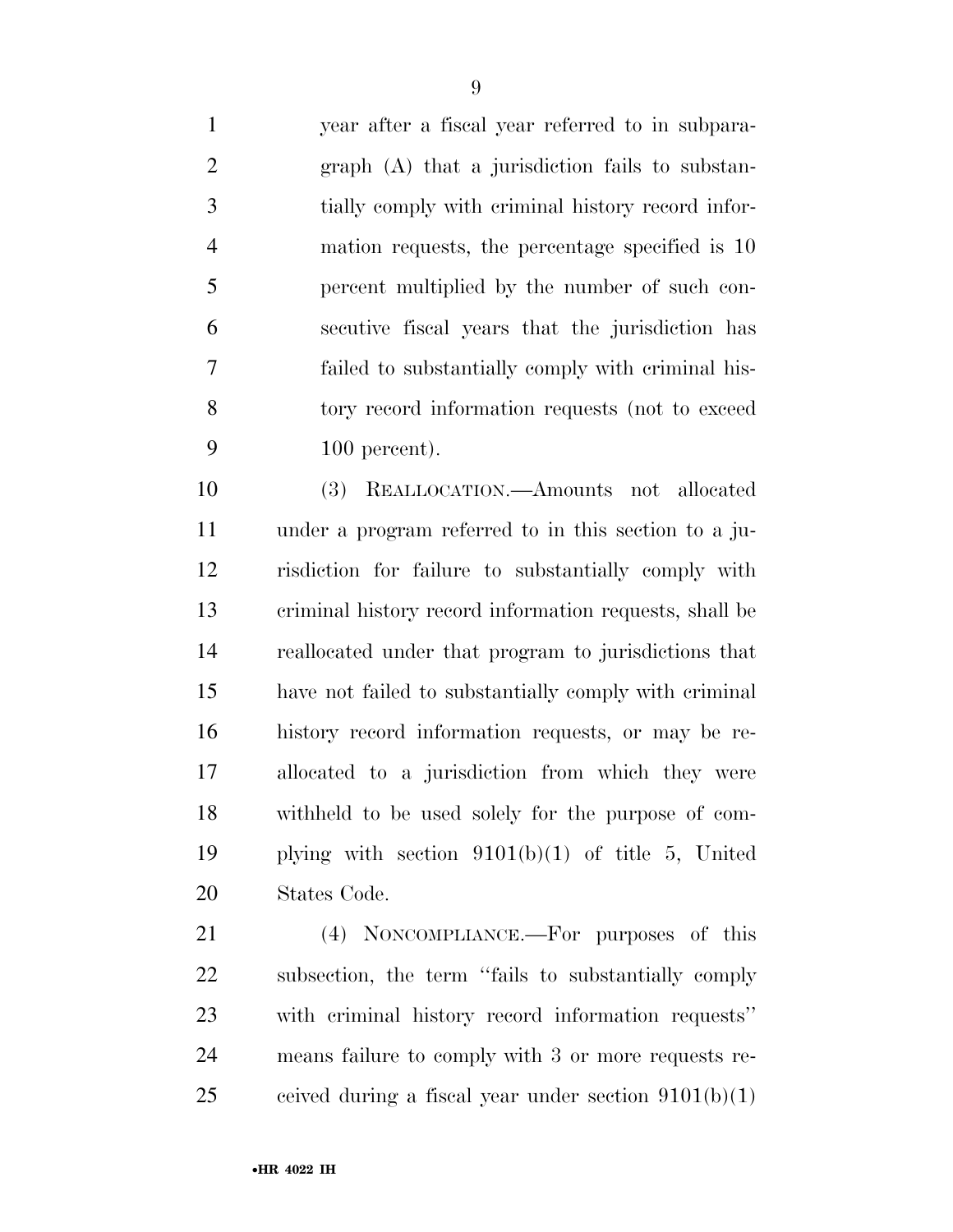of title 5, United States Code, during that fiscal year.

 (5) RULE OF ATTRIBUTION.—In the case of a jurisdiction that fails to substantially comply with criminal history record information requests, if that jurisdiction is subject to the requirements of section 505(d)(4) of the Omnibus Crime Control and Safe Streets Act of 1968 (42 U.S.C. 3755(d)(4)), then the amount of funds that would be provided to other jurisdictions that are party to the joint application required under such section 505(d)(4) may not be reduced and only the funds for the jurisdiction that has failed to substantially comply may be reduced. (c) REQUESTS FROM CONTRACTORS ACTING ON BE- HALF OF COVERED AGENCIES; CLARIFICATION OF PO- LICE RECORDS.—Section 9101 of title 5, United States Code, is amended—

 (1) by adding at the end the following new sub-section:

 ''(g) Criminal justice agencies shall accept and com- ply with requests for criminal history record information pursuant to this section regardless of whether a request is submitted directly by a covered agency or by a con- tractor of a covered agency acting on the agency's be-half.''; and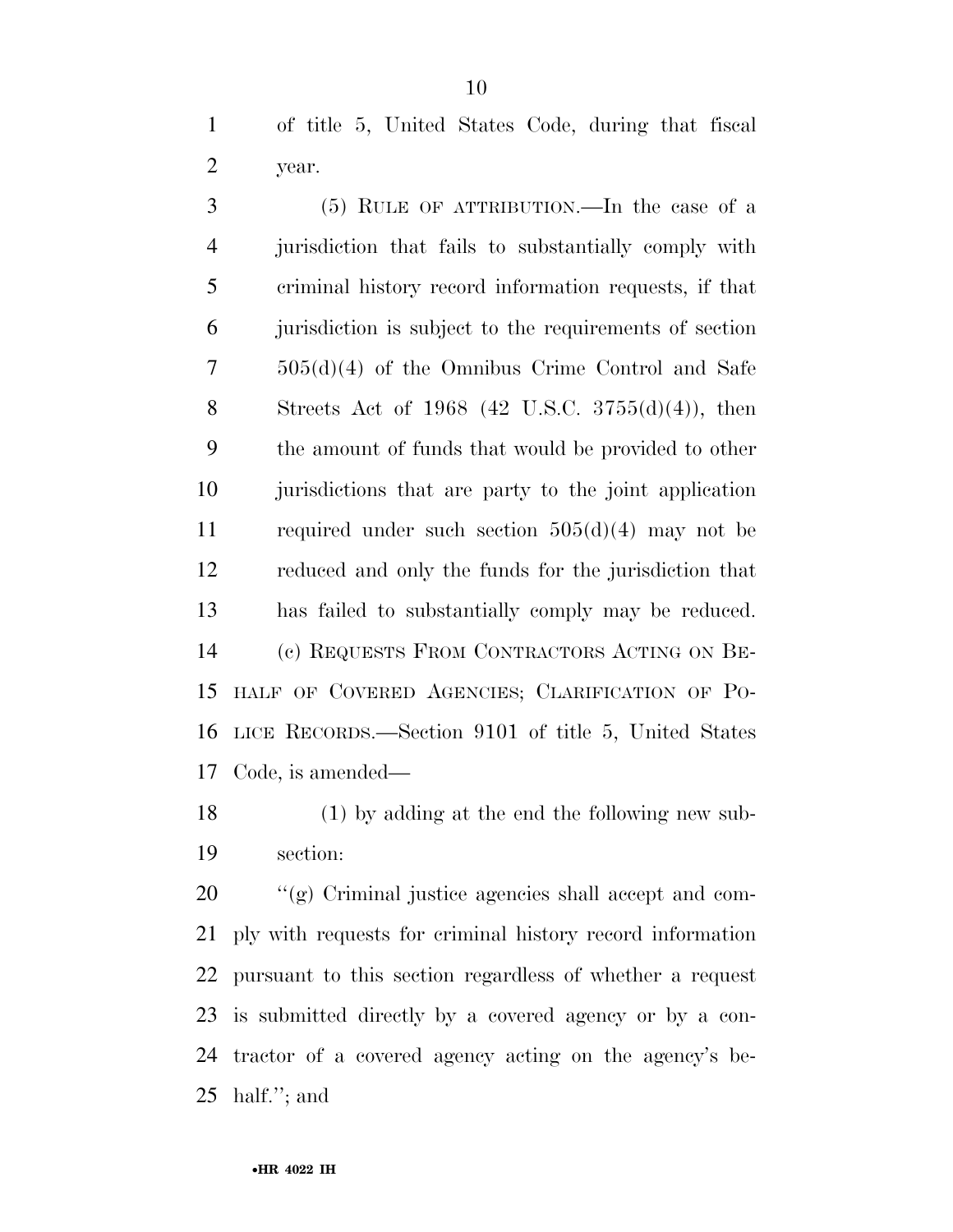1 (2) in subsection (a)(2),

 (A) after ''criminal charges'', by inserting the following: ''(including descriptions of the in- cidents or events leading to or on which the ar- rests, indictments, informations, or other formal charges are based)''; and

 (B) by adding at the end the following: ''The term also includes information pertaining to arrests that do not result in the arrestee being charged with or convicted of a criminal offense.''.

#### **SEC. 5. REPORTS.**

 (a) QUALITY REVIEW.—Not later than 90 days after the date of submission of the plan under section 2 and each year thereafter, the Director shall submit a report to the appropriate congressional committees that—

 (1) evaluates the quality of background inves- tigations conducted by OPM during the previous year based on the performance measures developed pursuant to the plan submitted under section 2; and

 (2) includes information on the percentage of background investigations conducted by OPM that meet Federal Investigative Standards (as promul- gated by the Director and the Director of National Intelligence).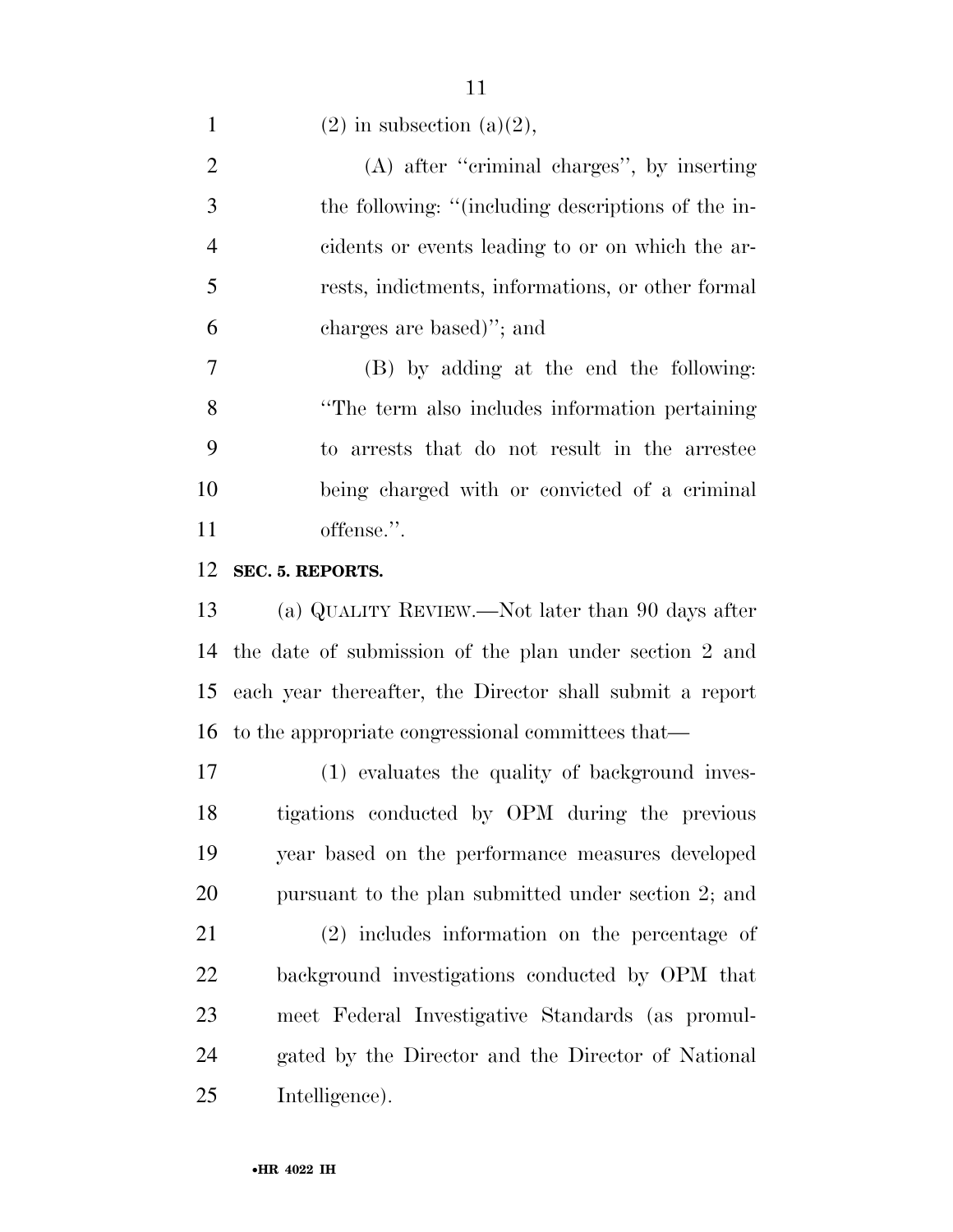(b) REPORTS UNDER THE INTELLIGENCE REFORM AND TERRORISM PREVENTION ACT OF 2004.—Section 3001(h)(1) of the Intelligence Reform and Terrorism Pre- vention Act of 2004 (50 U.S.C. 3341(h)(1)) is amended by striking ''through 2011''.

#### **SEC. 6. DEFINITIONS.**

In this Act:

 (1) AGENCY.—Except as provided otherwise in this Act, the term ''agency'' has the meaning given 10 that term in section  $3001(a)(1)$  of Public Law 108– 458 and includes the United States Postal Service and the Postal Regulatory Commission.

 (2) APPROPRIATE CONGRESSIONAL COMMIT- TEES.—The term ''appropriate congressional com-mittees'' means—

 (A) the Committee on Oversight and Gov- ernment Reform of the House of Representa-18 tives;

 (B) the Committee on Homeland Security and Governmental Affairs of the Senate;

 (C) the Permanent Select Committee on Intelligence of the House of Representatives; and

 (D) the Select Committee on Intelligence of the Senate.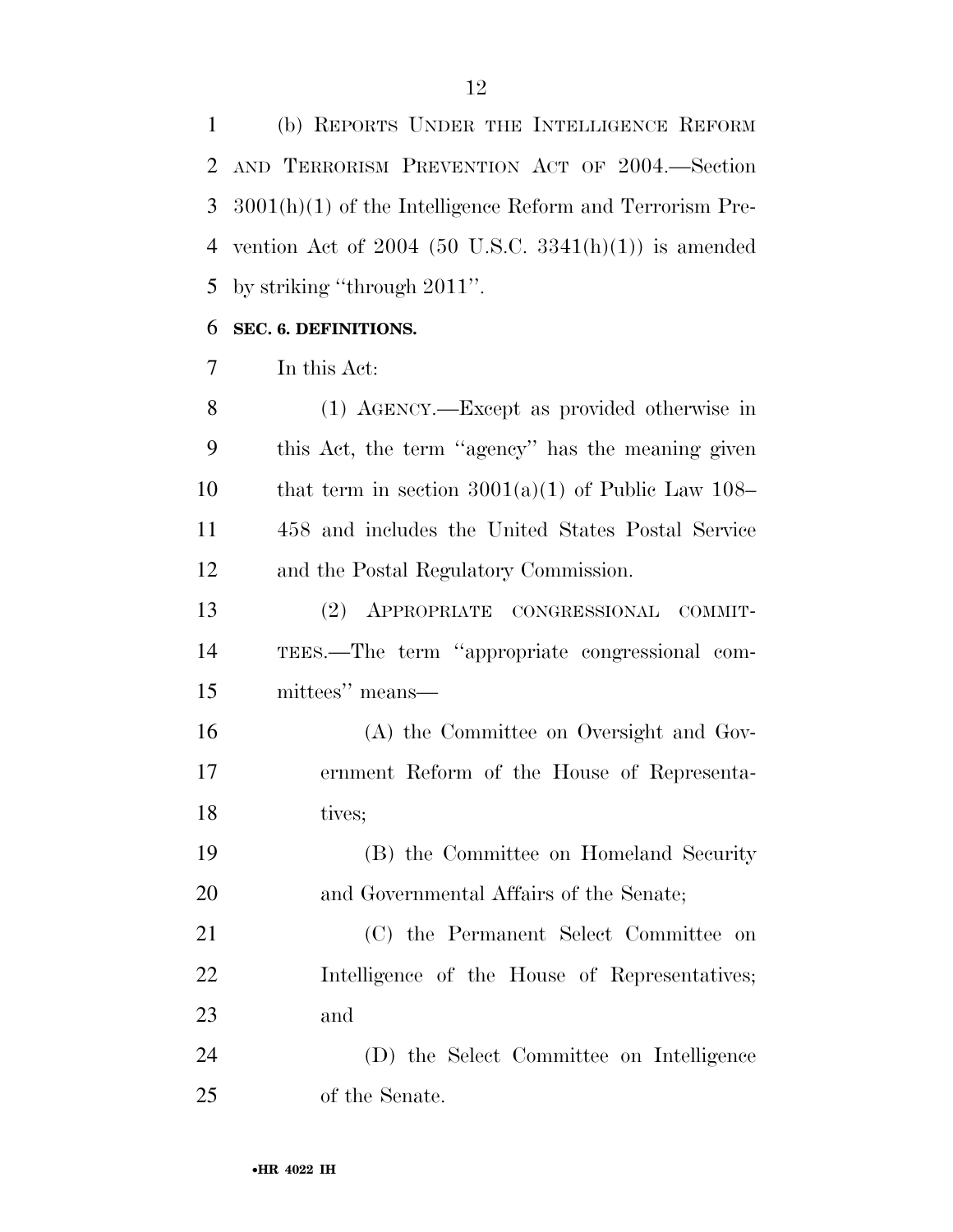(3) BACKGROUND INVESTIGATION.—The term ''background investigation'' means any investigation or reinvestigation required for the purpose of deter- mining whether a covered individual may hold a se-curity clearance issued by an agency.

 (4) BACKGROUND INVESTIGATION FIELDWORK SERVICES.—The term ''background investigation fieldwork services'' means the investigatory fieldwork conducted to determine a covered individual's eligi- bility for a security clearance, including interviews of the applicant or friends and family of such appli- cant, reviews of educational or employment records, law checks, or reviews of credit history.

 (5) CLEARED INDIVIDUAL.—The term ''cleared individual'' means an individual, including any em- ployee of an agency, member of the uniformed serv- ices, contractor of an agency, or individual employee of such a contractor, who holds a valid security clearance issued by an agency.

 (6) COVERED INDIVIDUAL.—The term ''covered individual'' means an individual, including any em- ployee of an agency, member of the uniformed serv- ices, contractor of an agency, or individual employee of such a contractor, who—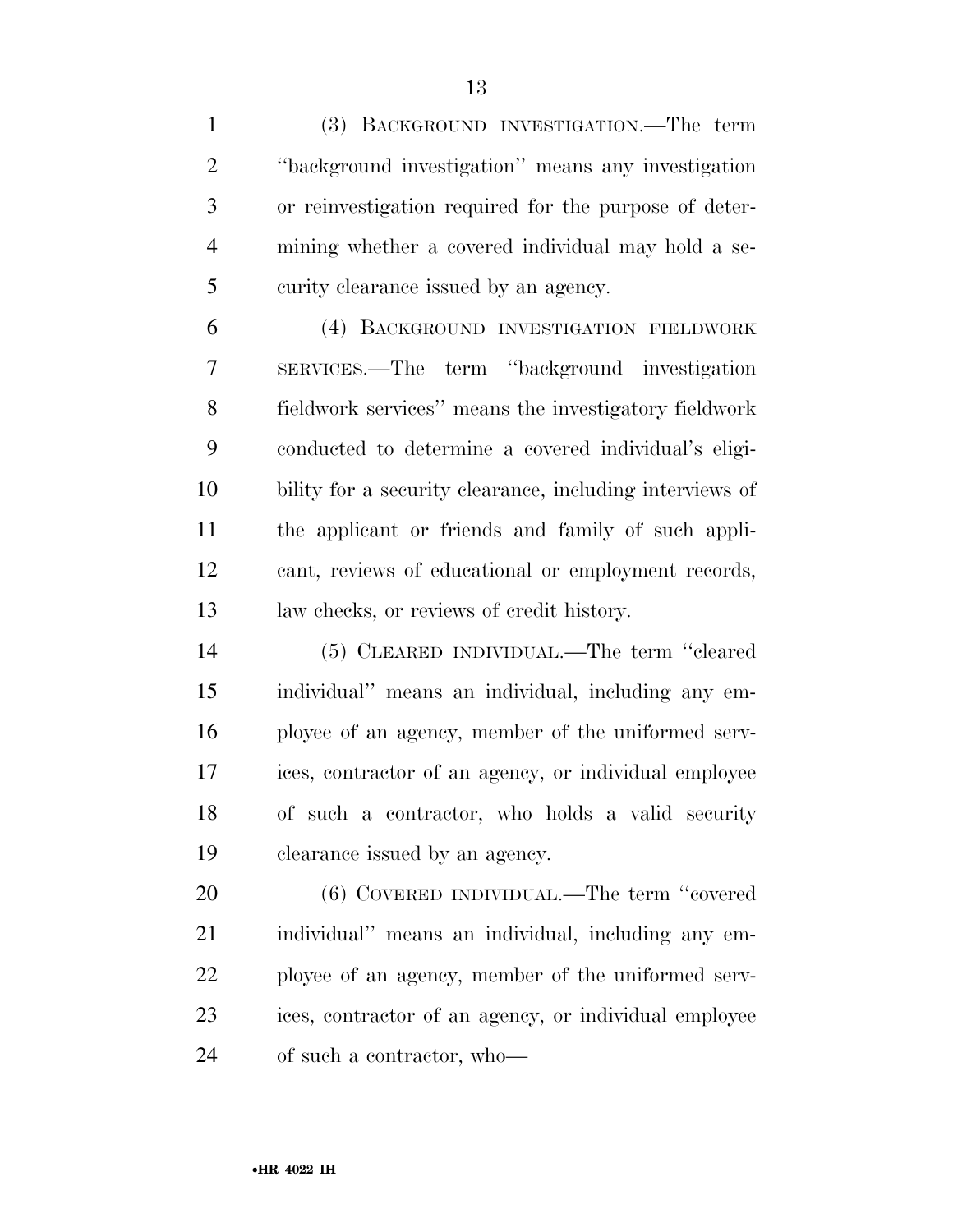| $\mathbf{1}$   | $(A)$ is being considered by an agency for a          |
|----------------|-------------------------------------------------------|
| $\overline{2}$ | security clearance; or                                |
| 3              | (B) is a cleared individual.                          |
| $\overline{4}$ | (7) DIRECTOR.—The term "Director" means               |
| 5              | the Director of the Office of Personnel Management.   |
| 6              | (8) FEDERAL EMPLOYEE.—The term "Federal               |
| 7              | employee" has the meaning given the term "em-         |
| 8              | ployee" in section 2105 of title 5, United States     |
| 9              | Code, and includes—                                   |
| 10             | (A) any member of the uniformed services;             |
| 11             | and                                                   |
| 12             | (B) any officer or employee of the United             |
| 13             | States Postal Service or the Postal Regulatory        |
| 14             | Commission.                                           |
| 15             | (9) INVESTIGATIVE SUPPORT SERVICES.—The               |
| 16             | term "investigative support services" means the cler- |
| 17             | ical, administrative, and technical support services  |
| 18             | provided to various functions critical to the back-   |
| 19             | ground investigative process, including initial proc- |
| 20             | essing and scheduling of investigative requests, per- |
| 21             | forming file maintenance, imaging case documents,     |
| 22             | processing mail, performing quality review of back-   |
| 23             | ground investigations, and executing case closing     |
| 24             | processes.                                            |